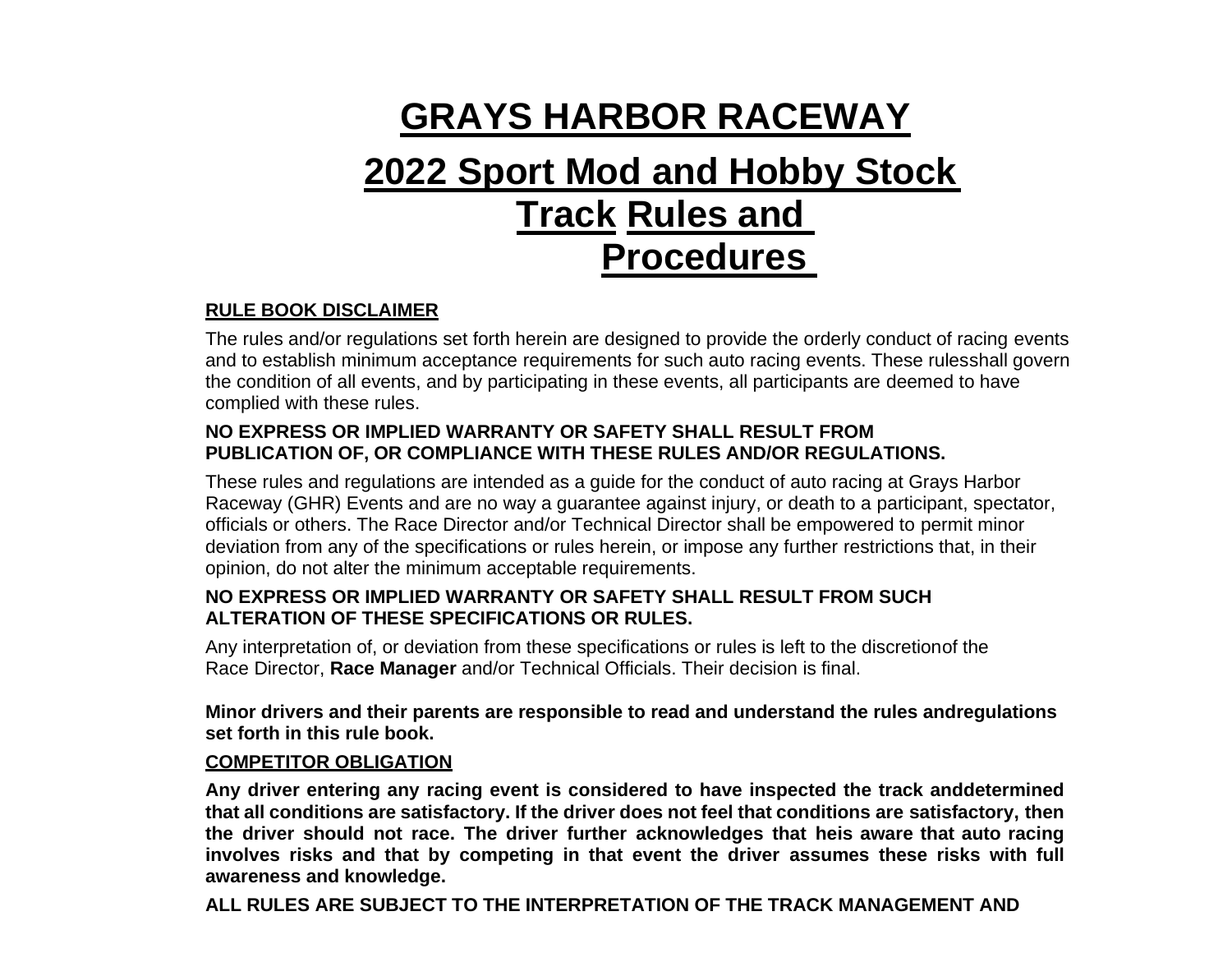#### **OFFICIALS, ANY EQUIPMENT THAT IS CONSIDER EXOTIC OR NOT IN THE SPIRIT AND INTENT OF THE RULES WILL BE CONSIDERED ILLEGAL FOR COMPETITION.** *IN THE INTEREST OF FAIRNESS THE RULES MAY BE ADJUSTED TO CREATE A BALANCE IN COMPETITION.*

**The spirit and intent of the rules is the standard by which all GHR track events will be governed. GHR Track Tech officials are authorized to decide if an equipment change, or modification is an attempt to circumvent these rules. GHR Track officials can and will disqualify a race car in violation of the spirit or intent of these rules. If this rule book doesnot specifically state that you can alter, change or otherwise modify something on your car, you should consider it a violation of these rules. No part is deemed to have been approved by GHR track officials by passing through prior technical inspections.**

**SPIRIT OF THE RULE. Spirit of the rule means very simply, the intent of every rule and classifications. Additional adjustments, alterations, modifications, and/or replacements not covered by written rules should NOT be assumed to be legal under the SPIRIT OF THE RULE.**

#### **GENERAL INFORMATION**

The Owner / Driver of each car represents to the Promoter and all others, that his car has satisfied all applicable rules, including but not limited to safety rules, whenever such Driver participated in any warm-up, practice or competitive laps. The Owner /Driver of each car is also completely responsible for ALL actions of Crew Members, Sponsors, or all else **associated with their team**. Ifyou have any complaints, disputes, problems, or questions, only the Driver and/or Car Owner, or a designated team representative may approach and Official, in a civil manner to resolve the situation.

*All participants are expected to take pride in being part of Grays Harbor Raceway's weekly program. Auto racing entertainment is what we have to offer and we will not tolerate the lack ofprofessional attitude, conduct or appearance of car, driver crew or others involved.*

Any prohibited or illegal part found may become the property of Grays Harbor Raceway.

Burden of proof for all construction, safety and legality rules will be the responsibility of the driverand/or car owner.

These rules are a guidelines. Contact the Race Director / Technical Officials for questions aboutyour racecar.

These rules are intended to create an inexpensive class of racing that is equally competitive and affordable for all participants with Grays Harbor Raceway.

Rules may be subject to change at any time in order to ensure a safe competitive level ofcompetition.

#### **ELIGIBILITY**

1. All drivers should be at least **sixteen (16)** years of age. **Drivers under age 16 with prior experience may request a variance.** Must follow the age RECOMMENDED REQUIREMENTS as HIGHLY RECOMMENDED by our INSURANCE COMPANY prior to participating at Grays Harbor Raceway and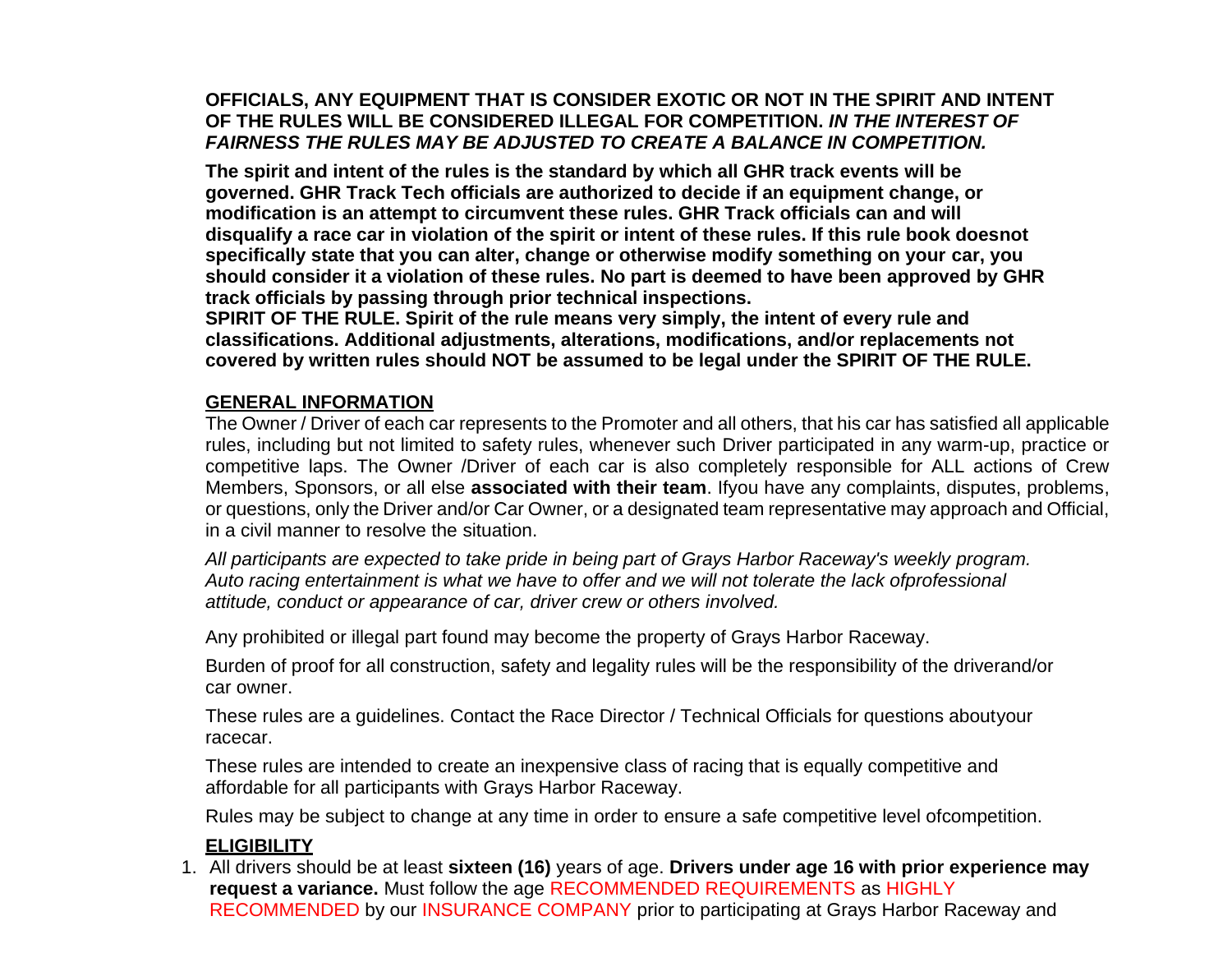must be approved prior to entering any event. Refer to the age guidelines on our website and follow the request procedures in advance.

**All Drivers age of 16 AND17** must follow the age RECOMMENDED REQUIREMENTS as HIGHLY RECOMMENDED by our INSURANCE COMPANY prior to participating at Grays Harbor Raceway and must be approved prior to entering any event. Refer to the age guidelines on our website and follow the request procedures in advance.

Individuals **under the age of eighteen (18)** must have a **signed**, minor release consent form from **parent**  or legal guardian on a form supplied by Grays Harbor Raceway, and signed in front of staff to enter the restricted area.

2. Releases signed by individuals under 21 years of age are not valid in the State of Washington.

 3. All Sport Mod and Hobby Stock drivers, must be registered members of track/Grays Harbor Raceway in goodstanding.

 4. All entrants must have a valid event pit pass. **ENTRANTS MUST WEAR THEIR PIT BANDAT ALL TIMES.**

#### **PROTEST, APPEALS AND COMPLAINTS**

**1.** All manner in which protests and appeals must be made in the Sport Mod and Hobby Stock Divisions, shall be governed by this rulebook. Any protests, disputes, questions, or problems must be directed, **by the Driver or the registered Car Owner to the Race Director/**Race Official in the pits**.**

**2.** Protests, as to an official decision, must be submitted in writing, by the Driver or registered Car Owner to the **Race Director/** Race Official in the pits within 15 minutes of the checkered beinglevied. Only a Driver or registered Car Owner in the same class and event may submit a protest.

**3.** If a current member who is a competitor believes that another competitor has or will obtain a significant unfair advantage by some action that the member believes is in violation of the rules, the member may protest such action to the Grays Harbor Raceway Race Director/ Race Official inthe pits. The protest must be made in writing by the competitor (or Car Owner) within fifteen minutes after the checkered flag is displayed signifying the completion of the race. Each separate protest shall be accompanied by a cash \$1000.00 protest fee. The Race Director and/or Technical Director shall decide whether the matter is protest-able, and if so, shall decide the protest as promptly as possible, and shall inform the parties to the protest of the decision. A decision that thematter is not protest-able is final and non- appeal able.

In deciding the protest, Grays Harbor Raceway Officials may take whatever action deemed appropriate to further the interests of fairness and finality in competition results. Such action includes, but is not limited to, revising the official race results, imposing penalties (disqualification's, suspension,fines, and/or loss of finishing position(s) in the event), awarding or subtracting of points, or taking no action. Their decision is final. If the protest is allowed, the money will be reimbursed to the person protesting, less \$100.00 for chassis or \$250.00 for the engine, for administrative fees. If the protest is disallowed, the money will go to the person being protested, less \$100.00 for chassis or \$250.00 for the engine, for administrative fees.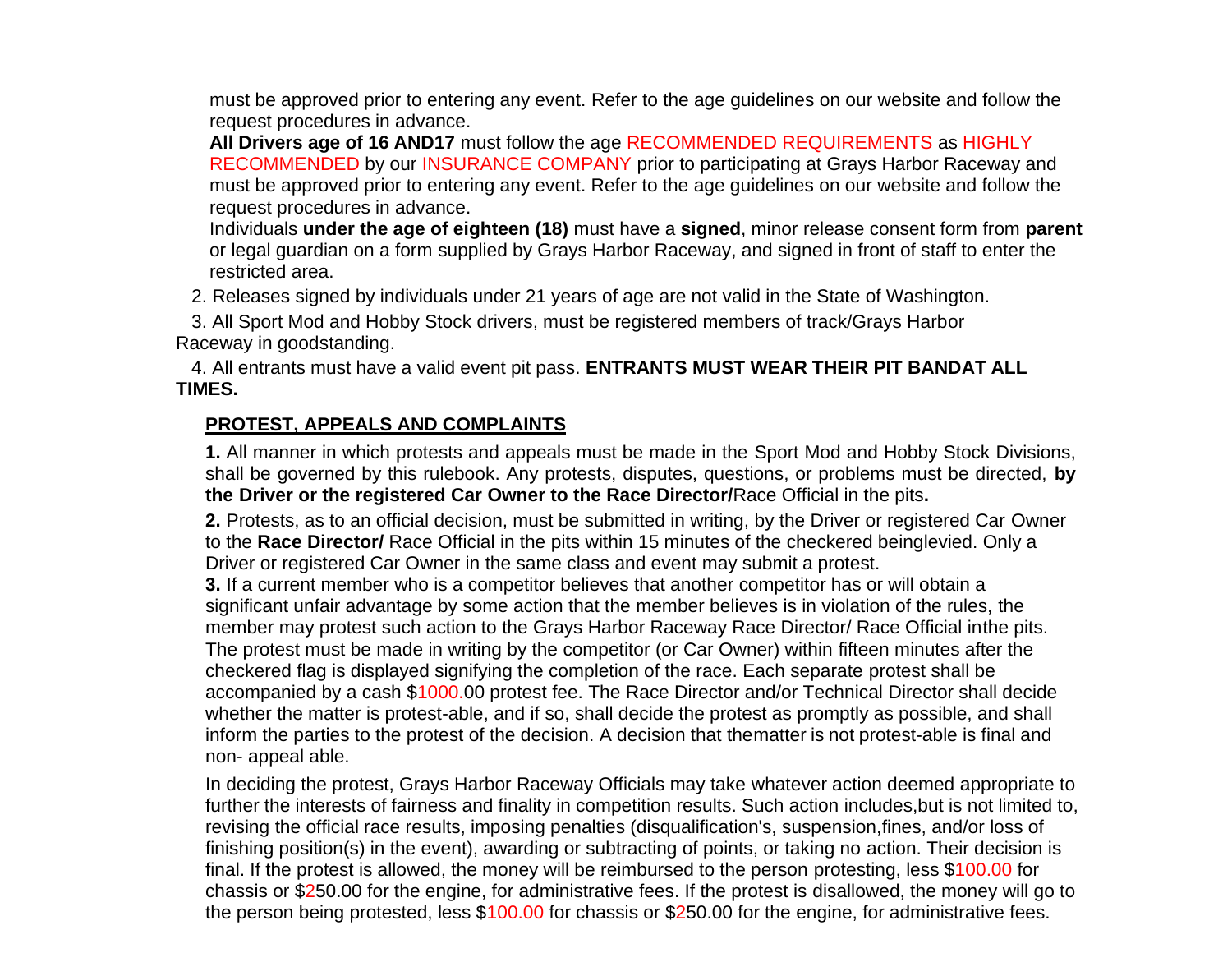## **TRACK RULES**

**1.** It is the responsibility of each race team to have in their possession, a current set of rules for the division that they are participating in. Protesting party must have a current set of rules outlining the provision of the protest.

**2.** The **Race Director/Race Officials** will be the sole **authority** in the pits. The **Race Manager withthe assistance for the Race Director** will be in charge of on-track competition. The Technical Director **with the assistance of the Race Director** will enforce all tech legality and protests.

**3. Management** will establish the race event procedures; starting positions, length, frequency and administration of all events and programs. When their decision is rendered, that decision will be final and binding. The race may be shortened due to time allotted or weather conditions and oncethe race has passed the half waypoint, it will be an official race.

**4.** Any complaints, disputes, questions, or problems must be directed, **by the Driver or registeredCar Owner**, to the Race Director/Race Official in the pits immediately following the event.

**5.** When asked to remove a part or tear down for tech inspection and you refuse, you are subject to a fine, probation, disqualification, and/or suspension.

**6. Protests, complaints, disputes, or problems, will be handled in the pits at the completionof that race or completion of the nights racing events if possible by the Race Director. Complaints are not to be made to the scorers or announcers. Any driver, car owner, crew member or family member who goes to the scoring tower at any time to dispute a call will result in the driver and/or car owner of the car being fined and or suspended.**

**7.** Any Driver stopping on the racing surface to argue with an Official, in regards to an officials decision, will be automatically sent to the rear of the field or disqualified from the eventthe Race Director will have the final authority

**8.** Any Driver or Crew Member who is injured or involved in an accident must submit to a check bythe medical attendants. Any Driver involved in a serious accident will not enter or re-enter a race until approval to do so is given by Officials and medical attendants.

#### **9. Driver's meeting is mandatory. Driver must attend;**

#### **10.** Packing the Track

All persons packing the track must sign in at the pit gate as a driver.

All persons packing the track must wear all appropriate safety gear and follow packingdirections from track workers. Anytime a car is on the track the driver must maintain a minimum 3' (36 inches) between the car and any track worker or official.

**11.** Radios are **NOT** allowed in the Modified division. Raceceivers are mandatory in the Modified division. **All cars must run a transponder.**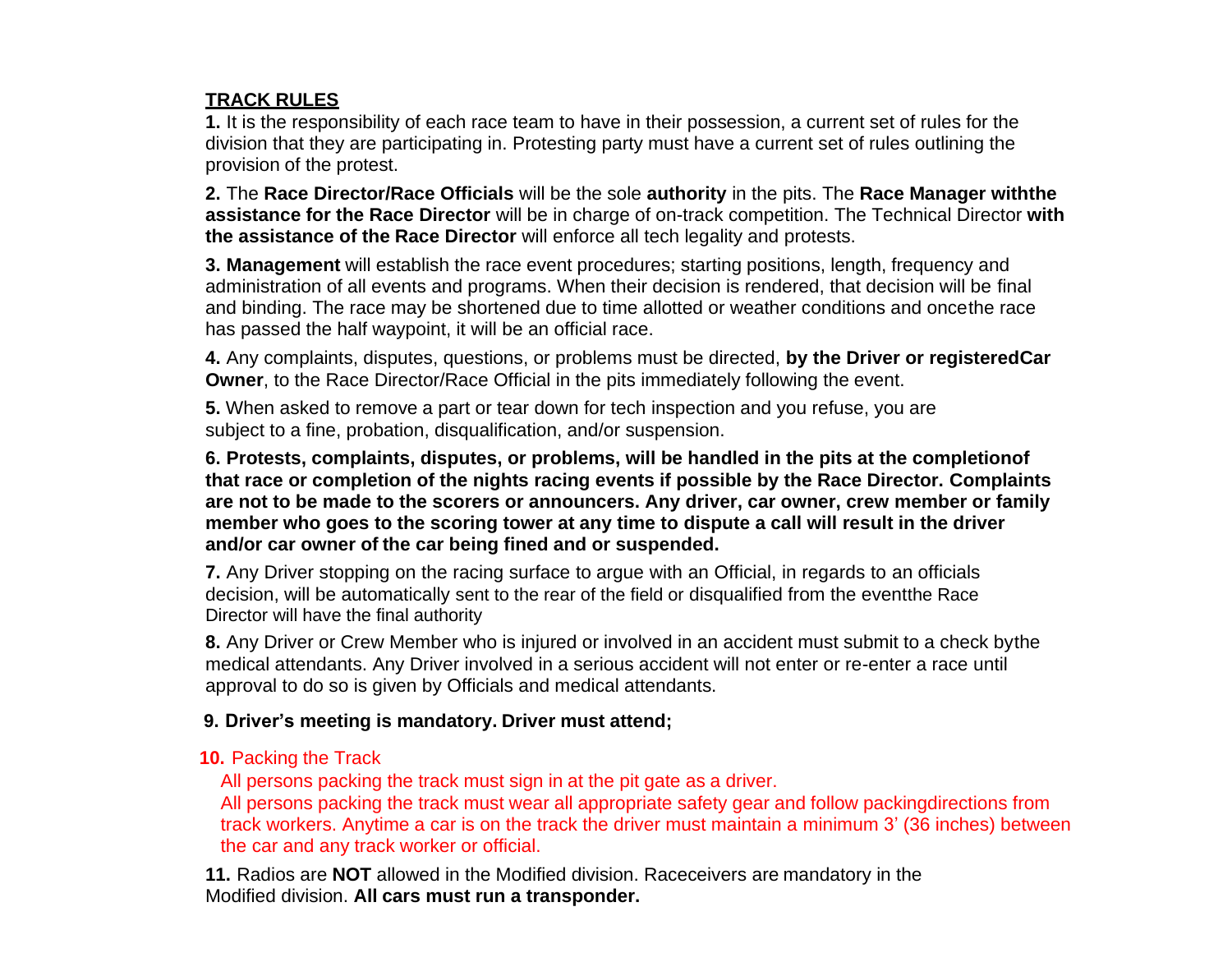**12.** Permission must be obtained from the Race Director before entering the track, other than the designated practice or race time may be taken. **It is the car owner / drivers responsibilityto make sure that their car is legal and meets all safety standards. It is not the management's responsibility other than at post race inspections.**

**13.** Any unauthorized persons entering onto the racing surface during race conditions will result ina disqualification, penalty, fine, or suspension, to the person and affiliated Driver.

**14.** No personal cars or vehicles in the pit area.

**15.** One person should remain with the race car at all times.

**16.** All Rookie drivers must start at the back of all events for the first two weeks of racing **oruntil deemed by race management to be capable of starting in his/hers earned position**. Rookies must have a rookie ribbon on the back of the car.

**17.** Unsportsmanlike conduct by drivers will not be tolerated. An appropriate penalty will be issued.

**18.** Verbal or physical abuse of any Race Official, Management or anyone will not be tolerated. May be subject to Minimum one week suspension, fine or both.

**19.** Any competitor or Crew Member who participated in a fight **or verbal bullying** in the pits, oron the race track, or on the premises, may be subject to a minimum of \$500.00 fine, suspension, and/or loss of points and positions in the event.

**20.** Any competitor or Crew Member, who has a pit band, who is **under the influence** of any alcoholic beverage, drugs or is otherwise under the influence **of any controlled substances** willresult in disqualification and a possibly a minimum fine of \$500.00 along with a suspension..

**21. Prescription Drugs** Any participant using over the counter medication or medication prescribedto them by a physician that may restrict or impair their ability to perform a task should not attempt to perform the task

**22.** Any competing car, whose **speed has been reduc**ed to the point where it could cause a safety problem, may be removed **from the racing surface at t**he option of the Race Manager.

23. If at the conclusion of the season 2 or more drivers and / or car owners are tied in points they **will be awarded equally for the tied position.**

**24. ROOKIE OF THE YEAR:** If you are competing for Rookie of The Year, you must not have competed in more than five (5) races in your division and/or an upper division, in any year prior.

**25.** Any car continuously unable to start under its own power may be liable for a penalty or disqualification from the event or from the complete program.

**26.** Any Driver or Crew that does not take their car to the line-up grid, when requested by the Officials, may be required to start at the back of the line-up for that event.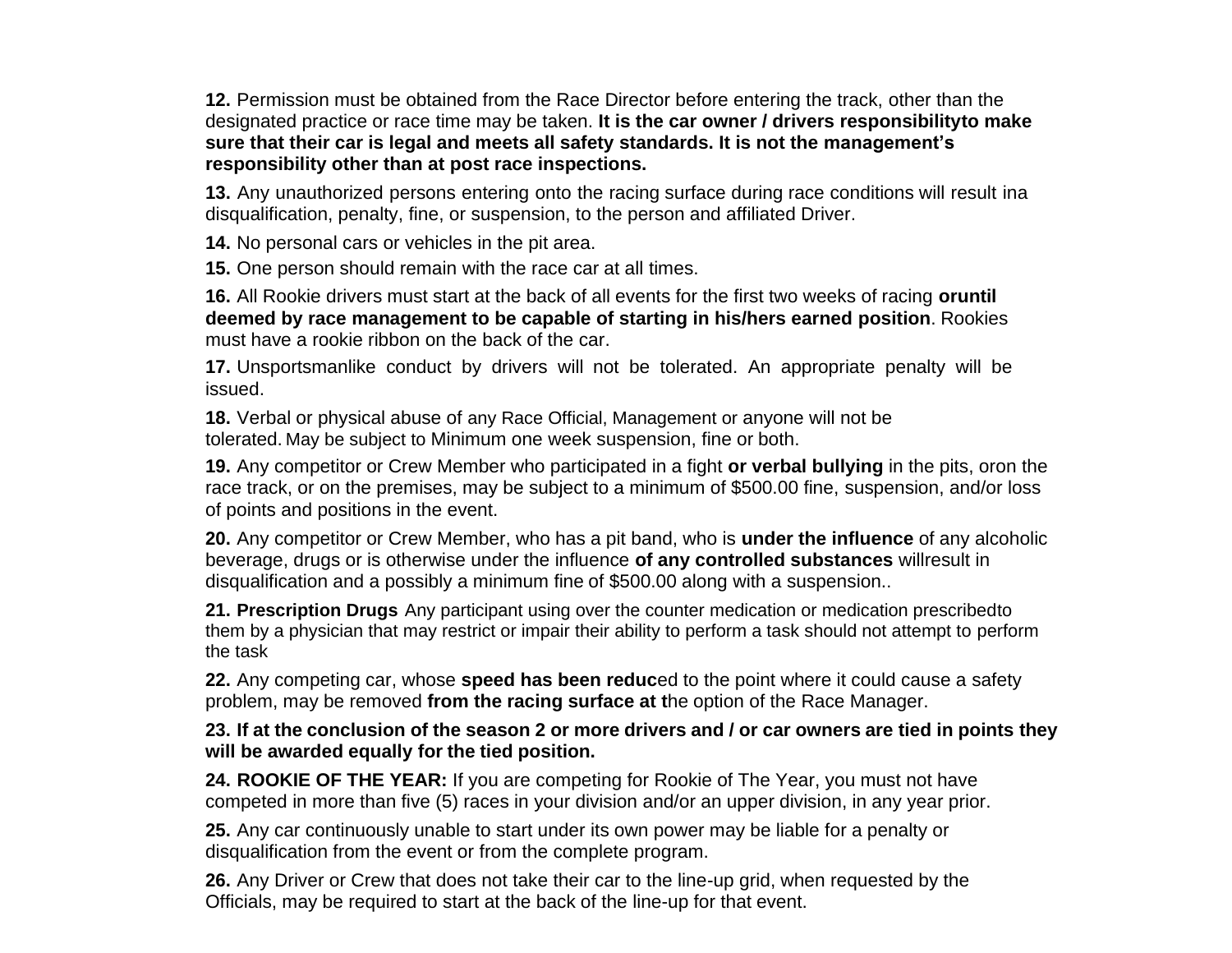**27.** If a car is dead on the track, when racing is in progress, the Driver must stay in the car with seatbelts fastened until the race is stopped, except in case of a fire or rollover. Failure to comply may result in a penalty, disqualification, and/or suspension.

**28.** No racecars will be allowed on the track until the track has been opened for official practice or racing.

**29.** No persons allowed to ride on the outside of a racecar, tow vehicle or trailer at any time. **30. Car Owner and Driver are Responsible for WASTE OIL:** MUST BE PLACED IN THE WASTE OIL BARRELS AT THE DESIGNATED WASTE OIL AREA**.** FAILURE TO DO THIS WILL RESULT IN A MINIMUM FINE OF \$200.00 **TIRES:** TAKE THEM WITH YOU, DO NOT LEAVE THEM AT THE TRACK OR FAIRGROUNDS. FAILURE TO DO THIS WILL RESULT IN MINIMUM FINE OF \$200.00 **GARBAGE:** IN YOUR PIT AREA, CLEAN UP YOUR AREA AND USE THE TRASH CANS AVAILABLE THROUGHOUT THE PIT AREA.

**31.** No speeding in the pits. You must use caution while driving in the pit area or you will be subject toa fine or suspension. No erratic driving.

**32.** Per the GHR track insurance company, quads will be limited to Sprint Car Teams ONLY, with restrictions. One quad per team and the quad must come with the team not in a separate vehicle. **Maximum** speed limit of **10** mph at all times. It is the drivers / owner responsibility to adhere to the Manufactures operational and safety standards when operating an ATV or quad type vehicle. Failure tocomply may result in a fine and/or loss of privilege.

**33.** No firearms allowed in the pit area.

#### **FIRE CONTROL**

1. It is recommended that teams have in the rear of their transporter an easily accessible fire extinguisher of at least 2.5 gal FFF or equivalent.

## **FLAGS**

**1. ORIGINAL START:** You must take the original Green Flag at the start of the main event in orderto compete in that main event. If you come out once the race has started, you will be **disqualified**. Exception: Any qualified car that did not start at the original start of the event and was not replaced by an alternate car may join the event at the rear on the next race stoppage, provided the event has not exceeded 20% of said event at the discretion of the Race Director.

2. On the original start of any race, Drivers must stay double file nose to tail and may not pass untilyou cross the chalk line in turn four. If you pass before the chalk line, you will be penalized two positions at the next race stoppage or at the end of the race. There will be a white line in turn 4 to indicate where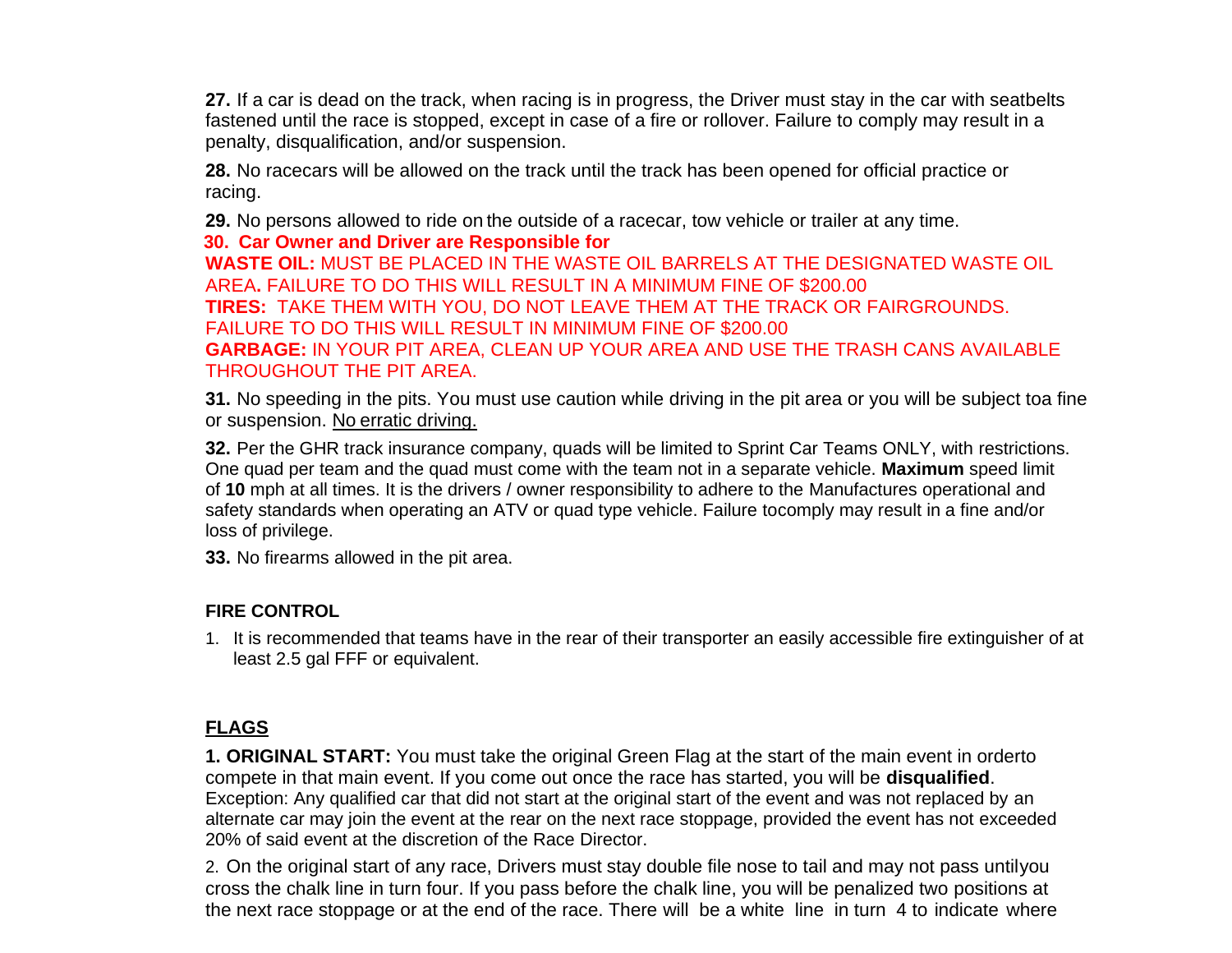the race is started. Drivers on the front row of any race that deliberately jump a start may be put back a row.

**3.** On any start of a race, if a car drops out, the row will move up, **no criss crossing**.

**4. RE-STARTS:** All restarts will be double file behind the leader, the leader will set the pace. No passing until you pass the chalk line in turn four. If there are two (2) false restarts the Race Director may choose to go to a single file restart with a cone, at the discretion of the Race Director. If you passbefore the chalk line, or the cone if single file restart or hit the cone, you will be penalized two positions at the next race stoppage or at the end of the race.

**5. GREEN FLAG:** On any start or re-start, you will always receive the green. If the Race **Manager**does not like the start, it will be yellow flagged and re-start the race. Drivers on the front row of anyrace that jump deliberately may be put back a row on the restart. at the discretion of the Race Director You must remain side by side until you pass the chalk line in turn four.

**6. WHITE FLAG:** The White flag indicates one lap remaining in the event. Should the race be stoppedon the last lap, the re-start will consist of two (2) laps, a green flag, white and a checked.

**7. BLACK and WHITE CHECKERED FLAG:** A Checkered Flag will indicate the end of the event. If theleader receives the Checkered Flag and crosses the finish line the race will be scored complete. Cars crossing the finish line before the race stoppage will be scored accordingly, the remaining cars will be scored as they completed the previous lap. Cars involved in the stoppage will be scored last on their respective lap.

**8. YELLOW FLAG:** A yellow flag condition is considered a race stoppage. Cars will slow to aprerace speed and maintain a single file line. Cars out of position will be advised by track officials **and/or over the Raceceiver frequency** where to line up.

8.1 If a **Pace Truck** is on the track, **no cars are allowed to pass it** without permission. Violatorswill be sent to the rear of the field or disqualified.

8.2 Cars entering the work area during a yellow flag condition, that complete the work before the race is ready to resume will be allowed to restart at the rear of the lineup. Lineup will be the orderin which they return to the track.

**8.3** Cars involved in the race stoppage that go to the work area will be given the time it takes the pace truck to complete two laps past the flagman to make repairs. The laps begin when the last car involved arrives in the work area. Lineup will be the order in which they return to the track. **Cars not involved in the race stoppage that go to the work area will not get a two lap work period. The race will resume when the lineup is correct. Any driver causing two yellow flagswill be disqualified for that event.**

**9. RED FLAG:** Cars must come to a complete, safe stop. Drivers are not allowed **to move t**heir car off the track on a red flag. Drivers may exit the track, only by permission of an Official or when the track goes to a yellow condition. Failure to abide by this rule will result in a disqualification. On an **"Open Red"**, the crew may work on the car on the track. If a tire change is required, the car must goto the work area.

**10. BLACK FLAG:** Drivers receiving a black flag will leave the track immediately, failure you to doso will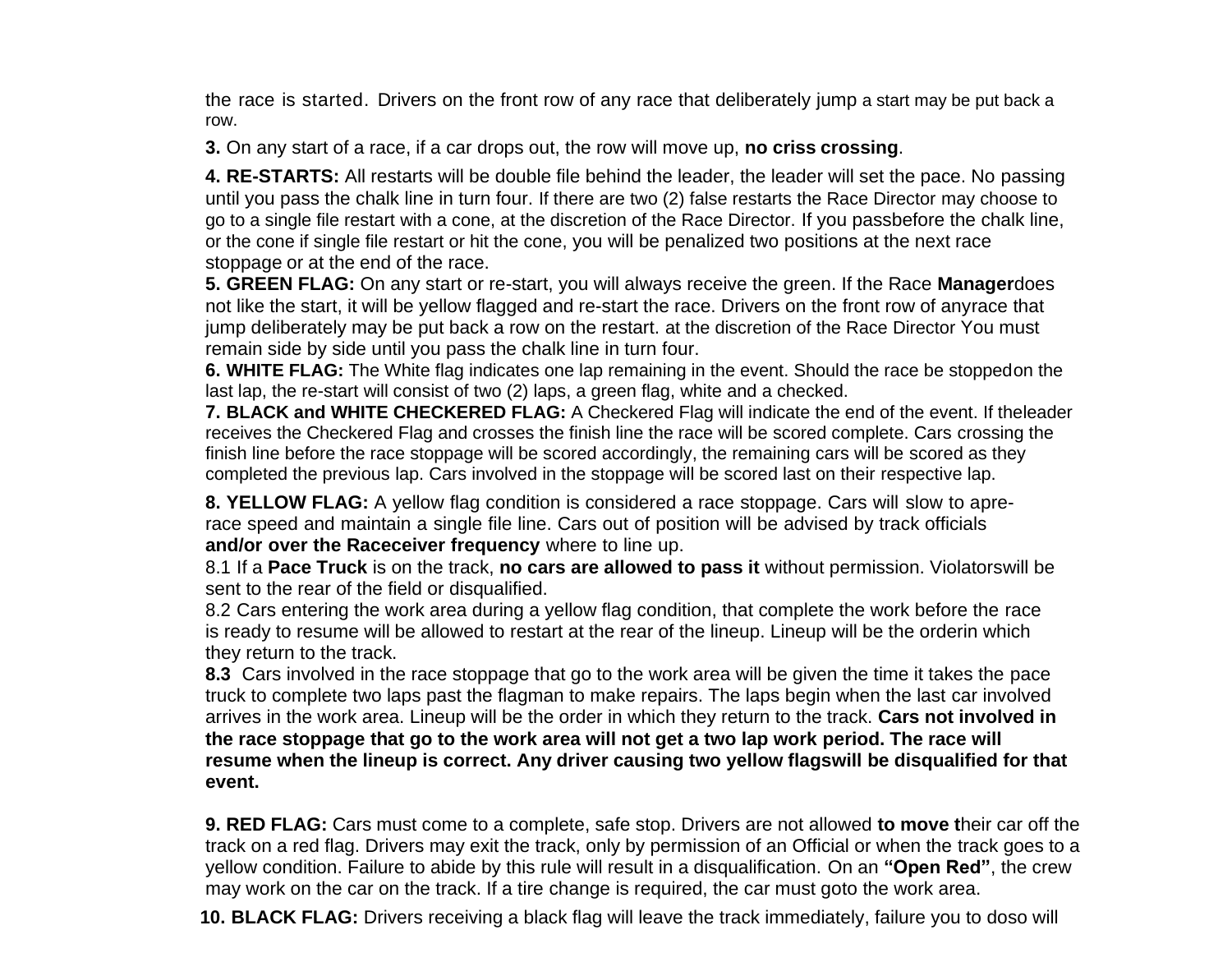result in disqualification from that event.

11. Blue Flag with a Yellow Stripe: If a driver receives a blue flag with a yellow stripe. It means holdyour **grove leaders are coming up upon you.**

#### **RACE PROCEDURES AND LINEUPS**

Race Procedures and Lineups will follow IMCA Procedures posted at IMCA.com

With the exceptions listed here. In the event there is a conflict between IMCA and Grays Harbor Raceway Rules and Procedures. Grays Harbor Raceway rules and procedures shall prevail.

**1. MAIN EVENT: Sport ModsTwenty five (25) laps. Hobby Stocks twenty (20) laps.** A maximum of **eighteen (18)** cars will start the A- Main. **Straight up by heat race finish before inversion is applied. Promoters option toadd cars.**

**2. Cars that enter the work area with 5 laps or less remaining in the race (event) willnot be given 2 lap wait period for repairs. When the lineup is correct the race will resume.**

**3. Lapped cars will be put in running order behind the lead lap cars when 5 laps or less remain.**

**4. On Mid-season the format will be a regular event format.**

**5. Championship night the top six (6) in car owner points will be locked into the 'A' main. They willline straight up by points, they will race a six lap scramble race. The finish determines the startinglineup for the main. All other cars will draw a pill and start straight up behind the top six.** If a "B" main is necessary, there will be heat races to determine the main event line up. Top 3 in the heats tothe "A" main. "B" main lined straight up by heat finish's.

#### **6. Cars that enter the work area with 5 laps or less remaining in the race will not be given the 2lap wait period for repairs. When the lineup is correct the race will resume.**

**6.1 Lapped cars will be put in running order behind the lead lap cars when 5 laps or less remain.**

7. Switching car number and driver not permitted.

8. Each driver can enter only one car. No driver will be permitted to change cars after taking thegreen flag of his/her heat. An exception to this rule will be a two-day race.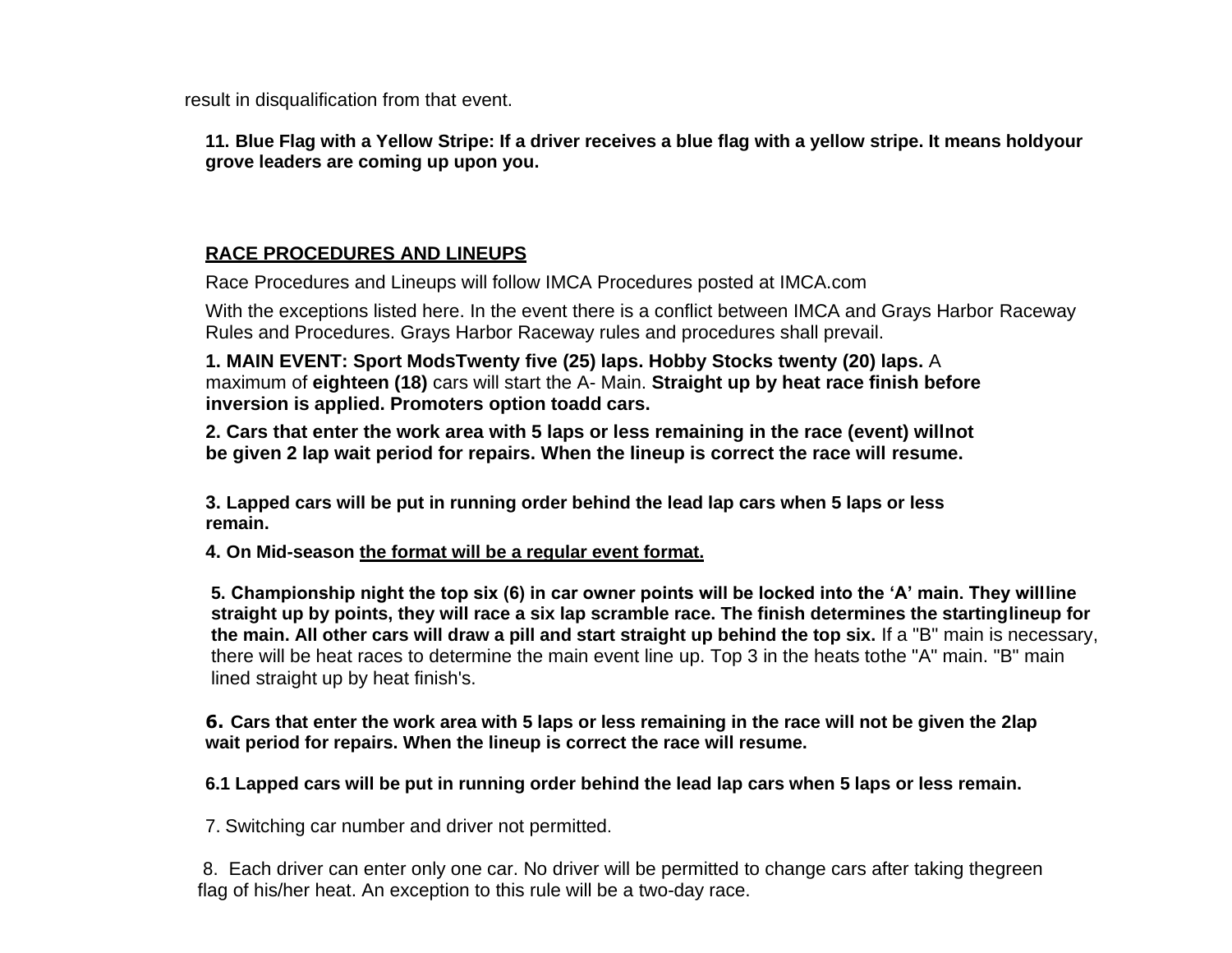9. Race format and/or changes will be presented at the drivers meeting.

10. The lineup posted on the pit board shall be final. In the event of a car dropping out, the row willmove straight forward.

11. The start will be official with the green flag. No passing the pace vehicle without permission. Violators will be sent to the rear of the field or the pit area.

12. A white line or Cone will be placed on the turn 4 area for all double file starts. A cone will be placed on the front stretch for single file restarts. All cars must remain in proper order until they pass the chalk line or cone. If the front row car or cars are out of position a yellow may be displayed, and awarning given to offender. Any further violation will result in the offender being placed a row back. Any other car not in proper position, in the Officials judgment, may be penalized a minimum of 2 positions for each position gained. This penalty will be imposed on the next race stoppage. If there isno race stoppage the penalty will be enforced at end of race.

13. Top three to tech in heats and mains.

#### **POINTS SYSTEM**

**Grays Harbor Raceway will follow IMCA point format. Refer to IMCA.com**

**Decisions of Grays Harbor Raceway Management and/or Officials are final and binding without exception.**

**Any part or equipment found during an inspection or any other time that does not meet applicable IMCA and Grays Harbor Raceway standards may be confiscated by GHR Tech Officials for further evaluation. Failing to not forfeit the part or parts may result in a fine, and/orloss of points and/or suspension.**

**Grays Harbor Raceway Officials reserve the right to make final decisions in the interpretation ofany rules or race procedures at any time.**

**No equipment will be considered as having been approved by reason of passing through inspection, GHR Officials recommend that you carefully study the Grays Harbor Raceway rulebook in order to be familiar with all aspects of the rules, safety and racing. Follow the manufactures recommendations on all parts, safety components and gear.**

**If you are considering a part, modification or procedure not covered in these rules, contact Grays**